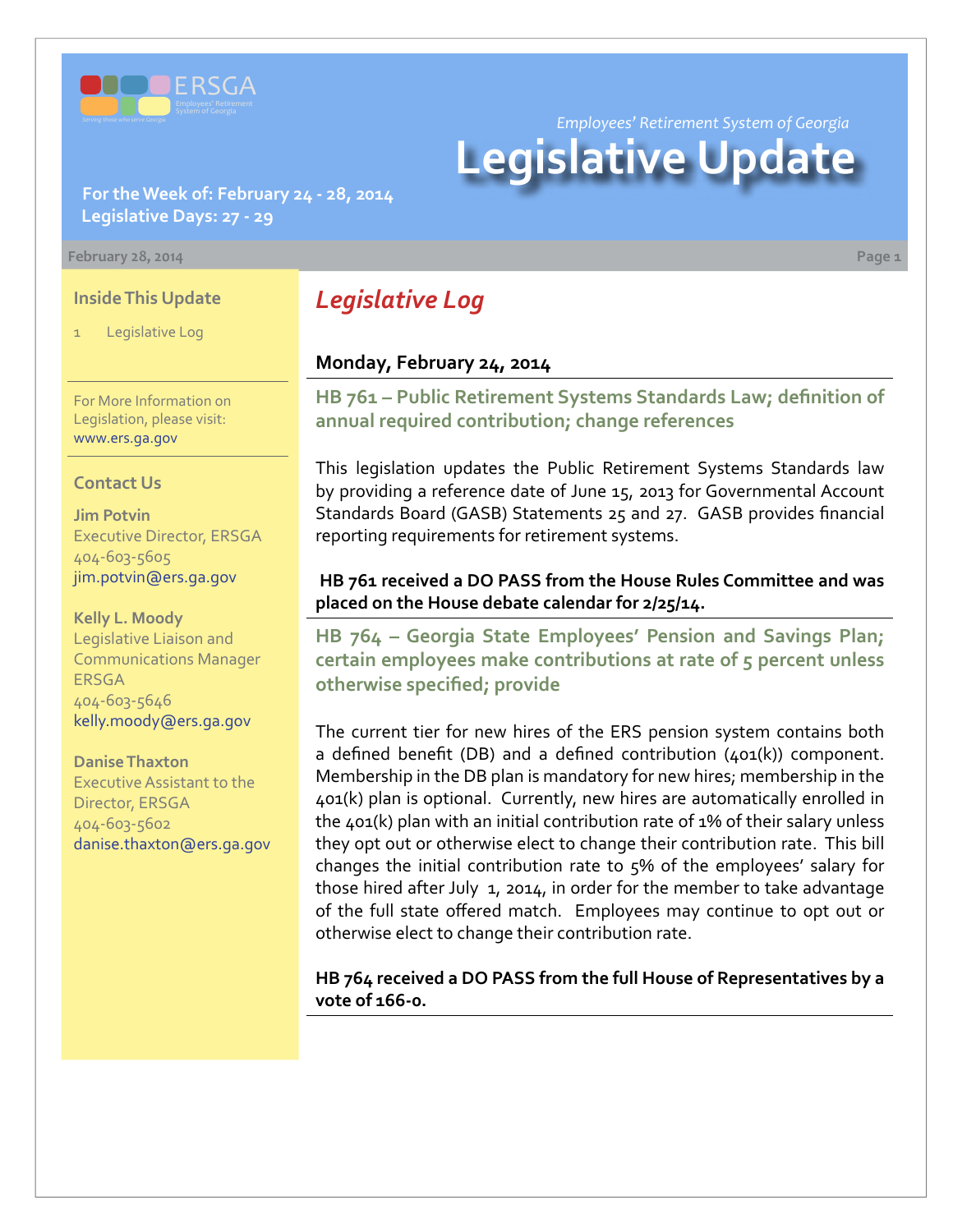## *Legislative Log (continued)*

**HB [843 – R](http://www.legis.ga.gov/legislation/en-US/Display/20132014/HB/843)etirement and pensions; ensure compliance with federal laws and regulations; change certain provisions**

In 2009/2010, legislation was passed to align Georgia law with the federal Internal Revenue Code. The IRS has required an additional change in Georgia law in order maintain compliance with IRS regulations as it relates to qualified pension plans for ERS and TRS. These changes are minor and impact the General Provisions (replace detailed IRC 415 language with a statement that the retirement systems will comply with IRC 415 requirements), Georgia Legislative Retirement System (add IRC 414 employer "pick-up" language) and the Georgia Judicial Retirement System (add IRC 414 employer "pick-up" language).

#### **HB 843 received a DO PASS from the full House of Representatives by a vote of 155-0.**

**HB [935 –](http://www.legis.ga.gov/legislation/en-US/Display/20132014/HB/935) Retirement and pensions; disclosure of public records shall include local retirement systems; provide exemption**

This bill modifies the definition of retirement systems as it relates to the exemption from disclosure of public records. If enacted, the new definition would also include local retirement systems.

The bill also corrects a reference within the Public Retirement Standards Law relating to the completion of actuarial investigations. General provisions require local retirement systems to have an actuarial investigation on fiscal bills completed every two years. This amendment is necessary to ensure the twoyear cycle is stated correctly throughout Title 47.

#### **HB 935 received a DO PASS from the House Retirement Committee.**

### **S[B 339 –](http://www.legis.ga.gov/legislation/en-US/Display/20132014/SB/339) Retirement and Pension; revise, modernize, correct errors/omissions in said title; Code Revision Commission**

This bill is a clean-up bill to correct typographical, stylistic, and other errors and omissions in Title 47.

**SB 339 received a DO PASS from the full Senate by a vote of 52-0.**

#### **Tuesday, February 25, 2014**

**HB [761 –](http://www.legis.ga.gov/legislation/en-US/Display/20132014/HB/761) Public Retirement Systems Standards Law; definition of annual required contribution; change references**

This legislation updates the Public Retirement Systems Standards law by providing a reference date of June 15, 2013 for Governmental Account Standards Board (GASB) Statements 25 and 27. GASB provides financial reporting requirements for retirement systems.

#### **HB 761 received a DO PASS from the full House of Representatives by a vote of 171-0.**